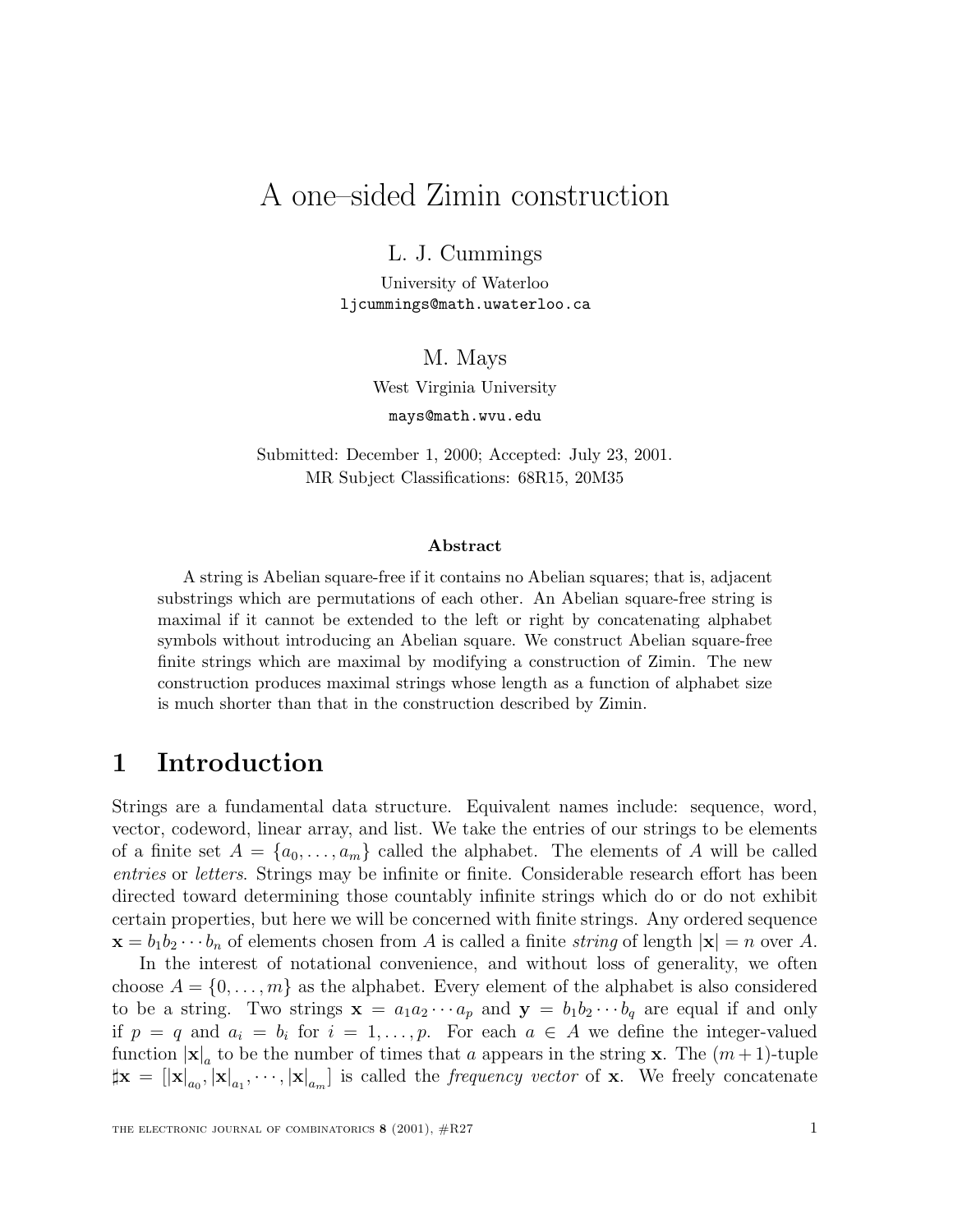strings and write the concatenation of strings **x** and **y** as simply **xy**. With this operation,  $A^*$ , the set of finite strings over A, has an algebraic structure called the free monoid over A but we do not use this fact here. If  $1 \leq i \leq j \leq n$  the ordered sequence  $a_i a_{i+1} \cdots a_j$  is said to be a *substring* of the string  $\mathbf{x} = a_1 a_2 \cdots a_n$ .

One of the first questions to ask is whether there are repetitions in a given string; i.e., a substring consisting of a block of letters immediately followed at least once by the same block of letters in the same order. If a string **x** contains a substring of the form **yy** then we say **x** contains the square **yy**. A string without any substrings which are squares is said to be *square-free*. The string 0102010 is square-free and, moreover, cannot be extended by concatenation over the alphabet  $\{0, 1, 2\}$  on either the right or the left without creating a substring which is a square.

Less studied is another kind of repetition that can occur as a substring of a string, called an Abelian square. An Abelian square is a string followed by a permutation of itself. Every square is also an Abelian square. Over the alphabet  $\{0, 1\}$ , 010100 is an Abelian square which contains the squares 0101, 1010, and 00. Thus 010100 contains 4 Abelian squares because the string itself is also an Abelian square.

Erdős [5] first asked what was the minimum alphabet size over which there exist countably infinite strings without Abelian squares. This is a variant of the corresponding problem for squares which was resolved by Thue [8] in 1906. More formally,

**Definition 1** An Abelian square over the alphabet A is a non-empty string of the form

$$
\mathbf{y}\mathbf{y}^{\sigma} = b_1 \cdots b_k b_{\sigma(1)} \cdots b_{\sigma(k)}
$$

where  $\sigma$  is a permutation of A. A string is said to be Abelian square-free if it contains no Abelian squares.

Note that every square is an Abelian square corresponding to the identity permutation. Clearly every Abelian square-free string is square-free.

Over the alphabet  $A = \{0, 1, 2\}$ , 012201 is an Abelian square while 0102010 is Abelian square-free and cannot be extended on either the right or the left by any element of the alphabet  $A = \{0, 1, 2\}$  without introducing Abelian squares.

Dekking showed that Abelian cubes are avoidable over alphabets of size 3 while Abelian fourth powers are avoidable on binary alphabets [4]. Carpi showed that on an alphabet of 4 letters the number of Abelian square-free strings grows exponentially in the length of the string [1].

**Definition 2** A finite string **x** over an alphabet A is a left (right) maximal Abelian square-free string if, for every  $a \in A$ ,  $a\mathbf{x}$  ( $\mathbf{x}a$ ) contains Abelian squares. An Abelian square-free string is maximal if it is both left maximal and right maximal.

On a four letter alphabet, the following is a maximal Abelian square-free string of length 26:

01021302012131203020312010.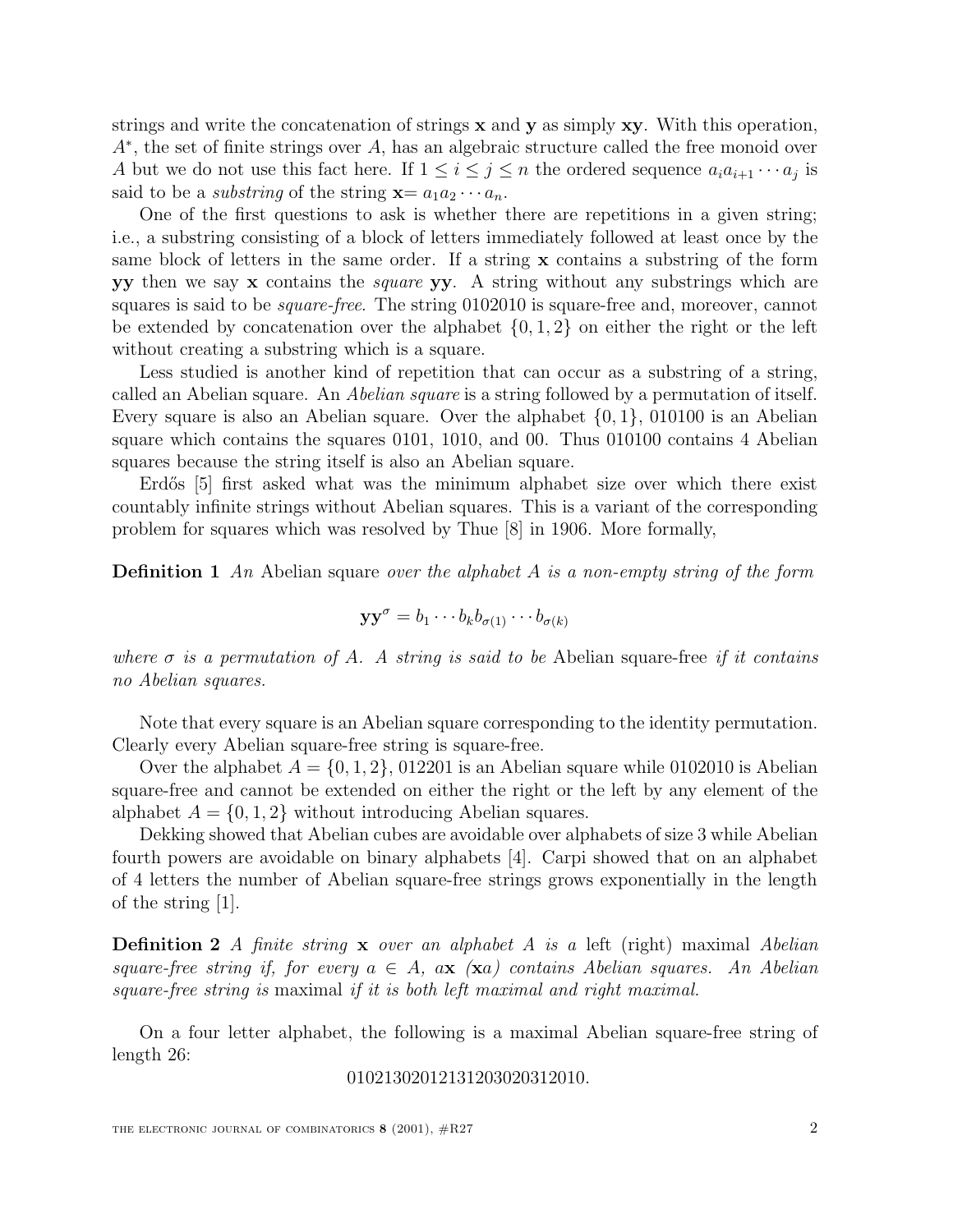Although Abelian square-free implies square-free, a maximal Abelian square-free string need not be a maximal square-free string. A simple example is the string 1020102 over  $\{0, 1, 2\}.$ 

It is an open question as to whether every Abelian square-free string can be extended to a maximal Abelian square-free string. The string 012 is Abelian square-free but is certainly not maximal over  $\{0, 1, 2\}$  since it can be embedded in the maximal Abelian square-free string 0201202.

In 1970 Pleasants [7] showed that there existed an infinite Abelian square-free string on an alphabet of 5 elements. This result was sharpened by Keränen  $|6|$  who showed the same was true for an alphabet of 4 elements with a computer-aided proof.

Searching strings for Abelian squares is discussed in [3]. It is folklore that any Abelian square-free string over  $\{0, 1, 2\}$  has length at most 7. This can be established, say, by diligently constructing the tree of possible Abelian square-free strings starting with 0 and observing that starting with 1 or 2 would yield the same tree. Knowing this allows one to prove there are 117 distinct Abelian square-free finite strings over the alphabet  $\{0, 1, 2\}$  [2]. Accepting the result by Keränen [6], the case of just three letters is seen to be important because it is the last case for which all Abelian square-free strings are finite. In what follows we direct attention toward finite strings and the problem of constructing maximal finite Abelian square-free strings of short length.

### **2 The Recursive Construction of Zimin**

We introduce a notation that makes explicit both the alphabet symbols being used and the order of occurrence of the symbols in the string. Consider an alphabet  $A =$  ${a_0, a_1, \ldots, a_m}.$ 

**Definition 3 Zimin words**  $\mathbf{z}_k = \mathbf{z}_k(a_0, a_1, \dots, a_k)$  **are defined recursively for**  $k = 0, \dots, m$ by

$$
\mathbf{z}_0(a_0) = a_0
$$
  

$$
\mathbf{z}_k(a_0, a_1, \cdots, a_k) = \mathbf{z}_{k-1} a_k \mathbf{z}_{k-1}.
$$
 (1)

An easy induction proof shows that

$$
\sharp \mathbf{z}_k = [2^k, 2^{k-1}, \cdots 2, 1]
$$

for each  $k = 0, \ldots, m$ . Summing, one obtains  $|\mathbf{z}_k| = 2^{k+1} - 1$  for each k.

Zimin words have many properties. Zimin words were introduced in connection with blocking sets in [9], in the sense that for a pattern **p** containing m different letters, then **p** is avoidable (on some finite alphabet) if  $z_m$  avoids **p**.

Most interesting from our point of view is that not only are Zimin words square-free, but in fact they are maximal Abelian square-free over the alphabet for which they are defined. This is easy to establish by induction, because in the Zimin word  $z_k$  of length  $2^{k+1} - 1$ , the first  $2^{k} - 1$  entries (and the last  $2^{k} - 1$  entries) form lower order Zimin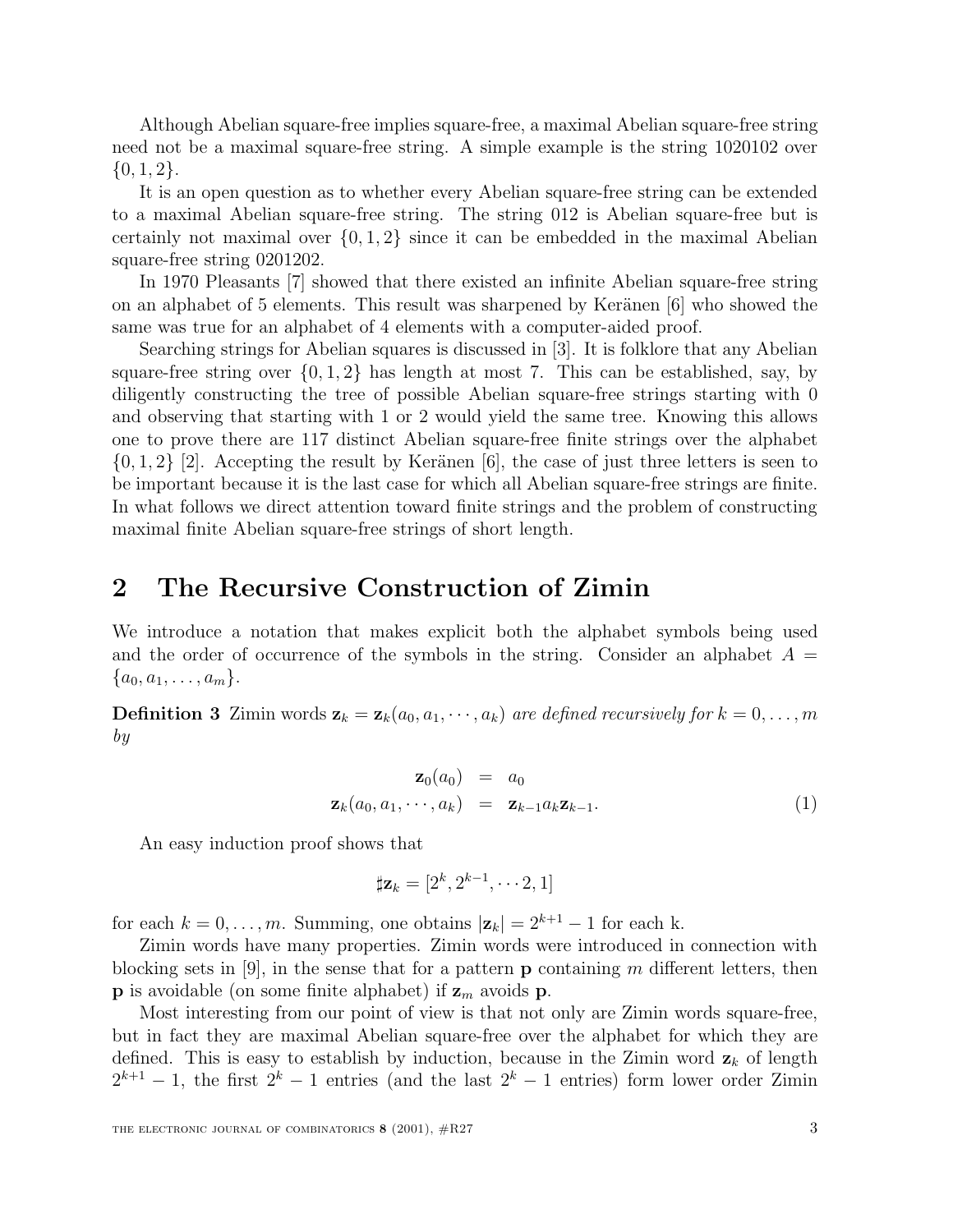words, which are Abelian square-free by the induction hypothesis. No Abelian square can span the central entry  $a_k$  since  $|\mathbf{z}|_{a_k} = 1$  and hence  $a_k$  can not appear in two successive subwords. Maximality also follows by an easy induction.

In the next section we consider a variation of Zimin's construction that produces onesided maximal words of shorter length, and build from them two-sided maximal words.

### **3 The One-Sided Construction**

We give a variation of the Zimin construction that depends recursively on previous Zimin words as well as previous values of the construction.

**Definition 4** Left Zimin words  $\mathbf{l}_k = \mathbf{l}_k(a_0, a_1, \dots, a_k)$  are defined recursively for  $k =$  $0,\ldots,m$  by

$$
\mathbf{l}_{0}(a_{0}) = a_{0}
$$
\n
$$
\mathbf{l}_{k}(a_{0}, a_{1}, \cdots, a_{k}) = \mathbf{l}_{k-1} a_{k} \begin{cases} \mathbf{z}_{\lfloor \frac{k-1}{2} \rfloor}(a_{0}, a_{2}, \ldots a_{k-1}) & \text{if } k \text{ is odd} \\ \mathbf{z}_{\lfloor \frac{k-1}{2} \rfloor}(a_{1}, a_{3}, \ldots a_{k-1}) & \text{if } k \text{ is even.} \end{cases}
$$
\n(2)

Right Zimin words can be defined similarly. In fact the construction is symmetric: right Zimin words are the reversals of left Zimin words.

The first few left Zimin words on the alphabet  $A = \{0, 1, 2, 3, 4, 5, 6\}$  are

$$
l_0(0) = 0
$$
  
\n
$$
l_1(0,1) = 010
$$
  
\n
$$
l_2(0,1,2) = 01021
$$
  
\n
$$
l_3(0,1,2,3) = 010213020
$$
  
\n
$$
l_4(0,1,2,3,4) = 0102130204131
$$
  
\n
$$
l_5(0,1,2,3,4,5) = 010213020413150204020
$$
  
\n
$$
l_6(0,1,2,3,4,5,6) = 01021302041315020402061315131.
$$

We note the frequency vectors of the one sided Zimin words in the following lemma, which is easy to establish by induction.

**Lemma 1**  $\sharp$ (**l**<sub>k</sub>) = [2<sup>[(k+1)/2]</sup>, 2<sup>[k/2]</sup>,  $\cdots$ , 4, 2, 2, 1].

Observe that the frequency vectors begin with a repeated entry for  $k$  even, and a single largest entry when k is odd.

**Theorem 1** The string  $\mathbf{l}_k(a_0, a_1, \dots, a_k)$  is a left maximal Abelian square-free string on the alphabet  $\{a_0, a_1, a_2, \cdots, a_k\}$ , for each  $k = 0, \ldots, m$ .

**PROOF.** First note that  $\mathbf{l}_0(a_0)$  is a single letter, hence Abelian square-free. Using induction, assume  $\mathbf{l}_{k-1}$  is Abelian square-free on  $\{a_0, a_1, a_2, \dots, a_{k-1}\}\$  and write

$$
\mathbf{l}_k(a_0,a_1,\cdots,a_k)=\mathbf{l}_{k-1}a_k\mathbf{z}',
$$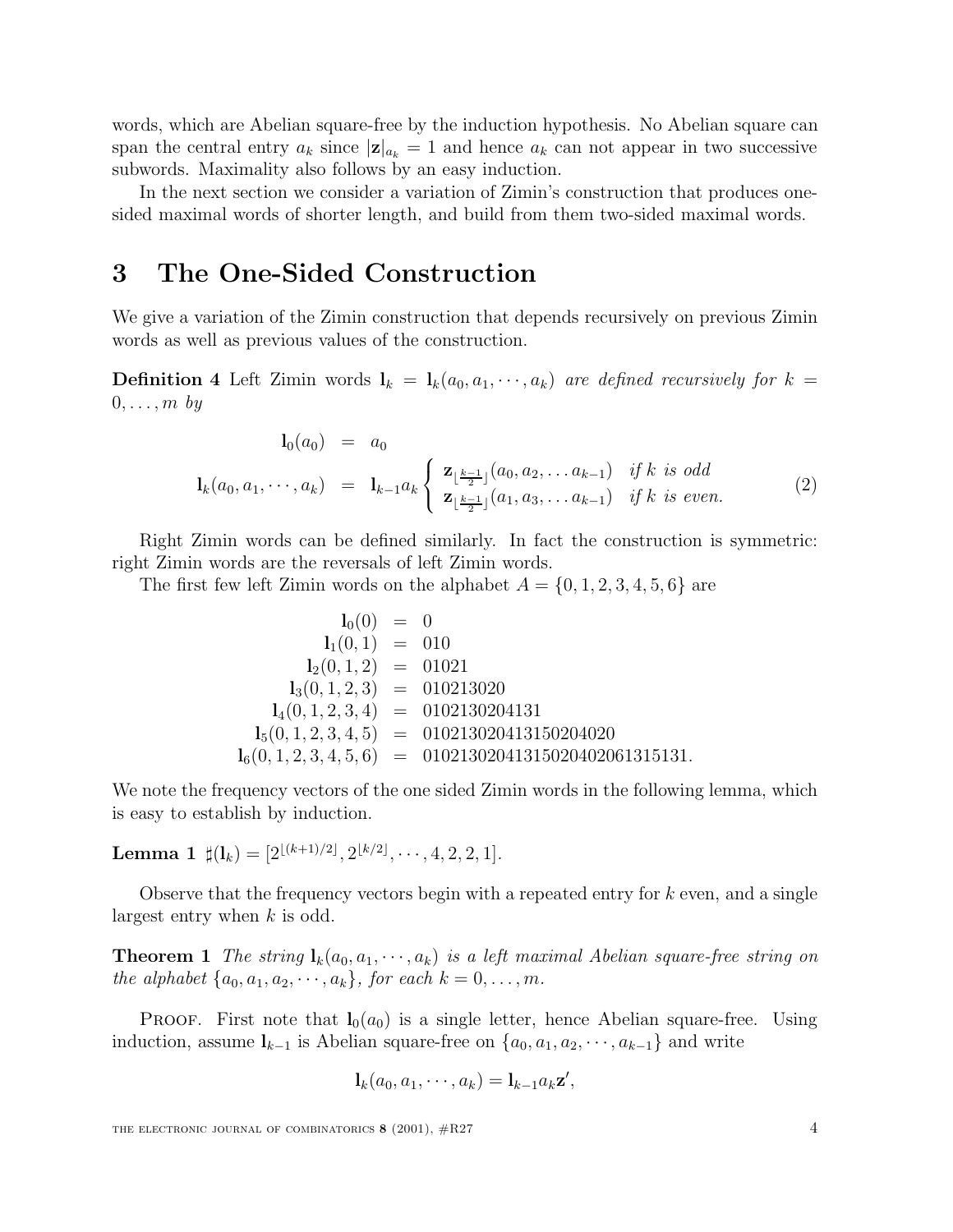where **z**<sup> $\prime$ </sup> is the appropriate lower-order Zimin word as defined in (2). Now **l**<sub>1</sub>, **l**<sub>2</sub>,... **l**<sub>k−1</sub> are Abelian square-free by induction, and **z'** is Abelian square-free since it is a Zimin word. No Abelian square substring can contain  $a_k$  because  $a_k$  occurs only once in the string, hence in at most one factor of a possible Abelian square.

To show that each  $\mathbf{l}_k$  is left maximal on the alphabet  $\{a_0, a_2, \dots, a_k\}$ , we must check for  $i = 0, 1, \ldots, k$  that each string

$$
a_i\mathbf{l}_k(a_0,a_1,\cdots,a_k)
$$

contains an Abelian square. Since  $\mathbf{l}_k(a_0, a_1, \dots, a_k) = \mathbf{l}_{k-1} a_k \mathbf{z}'$ , by induction there is an Abelian square in  $a_i \mathbf{l}_{k-1}$  for  $1 \leq i \leq k-1$ , hence in  $\mathbf{l}_k$ .

To see that  $a_k \mathbf{l}_k$  must contain an Abelian square first suppose k is odd.

$$
a_k \mathbf{1}_k = a_k \mathbf{1}_{k-1} a_k \mathbf{z}_{\lfloor \frac{k-1}{2} \rfloor}(a_0, a_2, \dots, a_{k-1})
$$
  
=  $a_k \mathbf{1}_{k-2} a_{k-1} \mathbf{z}_{\lfloor \frac{k-2}{2} \rfloor}(a_1, a_3, \dots, a_{k-2}) a_k \mathbf{z}_{\lfloor \frac{k-1}{2} \rfloor}(a_0, a_2, \dots, a_{k-1})$ 

For convenience set

$$
\mathbf{z}_1 = \mathbf{z}_{\lfloor \frac{k-2}{2} \rfloor}(a_1, a_3, \dots, a_{k-2})
$$
  

$$
\mathbf{z}_2 = \mathbf{z}_{\lfloor \frac{k-1}{2} \rfloor}(a_0, a_2, \dots, a_{k-1})
$$

then let

$$
\mathbf{u} = a_k \mathbf{l}_{k-2} a_{k-1}
$$

and

$$
\mathbf{v} = \mathbf{z}_1 a_k \mathbf{z}_2.
$$

We establish that **uv** is an Abelian square by computing frequency vectors to find that  $\sharp \mathbf{u} = \sharp \mathbf{v}$ . Since the frequency vector for each  $\mathbf{l}_k$  depends on the parity of k, we do the computation in both cases.

For k odd, we have for **u**  $\sharp(a_k)$  = [ 0, 0, 0, 0, …, 0, 0, 0, 0, 1]  $\sharp (\mathbf{l}_{k-2})$  =  $[\begin{array}{cccccc} 2^{\frac{k-1}{2}}, & 2^{\frac{k-3}{2}}, & 2^{\frac{k-3}{2}}, & 2^{\frac{k-5}{2}}, & \cdots, & 2, & 2, & 1, & 0, & 0 \end{array}]$  $\sharp(a_{k-1}) = [ 0, 0, 0, 0, \cdots, 0, 0, 0, 1, 0]$ and for **v**,  $\sharp(\mathbf{z}_1)$  = [ 0,  $2^{\frac{k-3}{2}},$  0,  $2^{\frac{k-5}{2}},$   $\cdots,$  2, 0, 1, 0, 0]  $\sharp(a_k)$  = [ 0, 0, 0, 0, …, 0, 0, 0, 0, 1]  $\sharp({\bf z}_2) \qquad \quad = \quad [ \quad 2^{\frac{k-1}{2}}, \qquad \ 0, \ \ 2^{\frac{k-3}{2}}, \qquad \ 0, \ \ \cdots, \ \ 0, \ \ 2, \ \ 0, \ \ 1, \ \ 0] \ \ \ .$ 

For  $k$  even, we have

$$
a_k \mathbf{l}_k = a_k \mathbf{l}_{k-1} a_k \mathbf{z}_{\lfloor \frac{k-1}{2} \rfloor}(a_1, a_3, \dots, a_{k-1})
$$
  
=  $a_k \mathbf{l}_{k-2} a_{k-1} \mathbf{z}_{\lfloor \frac{k-1}{2} \rfloor}(a_0, a_2, \dots, a_{k-2}) a_k \mathbf{z}_{\lfloor \frac{k-1}{2} \rfloor}(a_1, a_3, \dots, a_{k-1}).$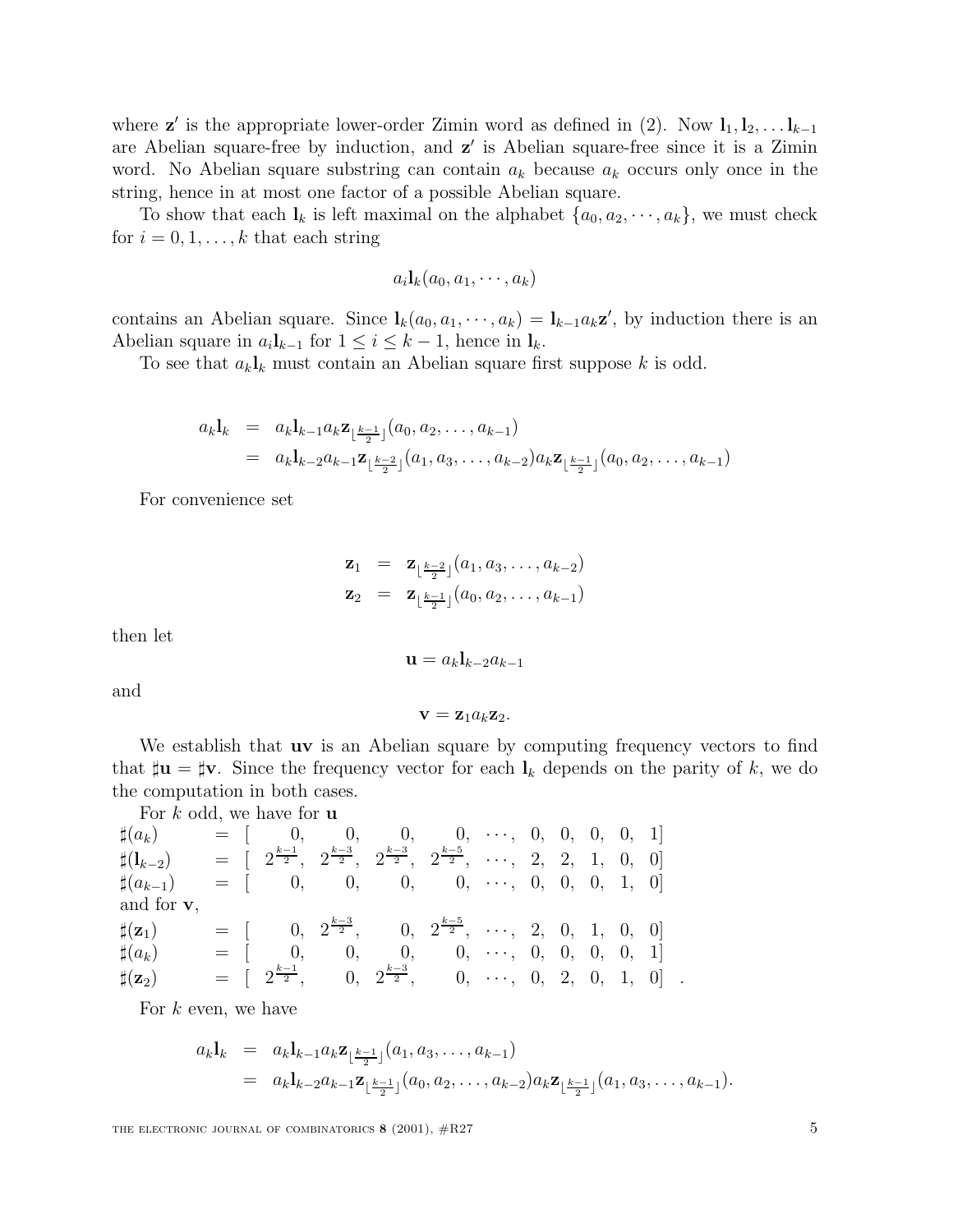In this case we set

$$
\mathbf{z}_1 = \mathbf{z}_{\lfloor \frac{k-1}{2} \rfloor}(a_0, a_2, \dots, a_{k-2})
$$
  

$$
\mathbf{z}_2 = \mathbf{z}_{\lfloor \frac{k-1}{2} \rfloor}(a_1, a_3, \dots, a_{k-1})
$$

and the decomposition into **u** and **v** are as before.

| $\sharp(a_k)$              |  | $= [ 0, 0, 0, 0, \cdots, 0, 0, 0, 0, 1]$                                                                                                                                 |  |  |  |  |  |
|----------------------------|--|--------------------------------------------------------------------------------------------------------------------------------------------------------------------------|--|--|--|--|--|
| $\sharp(\mathbf{l}_{k-2})$ |  | $=$ $\left[\begin{array}{cccccc} 2^{\frac{k-2}{2}}, & 2^{\frac{k-2}{2}}, & 2^{\frac{k-4}{2}}, & 2^{\frac{k-4}{2}}, & \cdots, & 2, & 2, & 1, & 0, & 0 \end{array}\right]$ |  |  |  |  |  |
| $\sharp(a_{k-1})$          |  | $= [ 0, 0, 0, 0, \cdots, 0, 0, 0, 1, 0]$                                                                                                                                 |  |  |  |  |  |
| and for $v$ ,              |  |                                                                                                                                                                          |  |  |  |  |  |
| $\sharp(\mathbf{z}_1)$     |  | $=$ $\left[\begin{array}{cccccc} 2^{\frac{k-2}{2}}, & 0, & 2^{\frac{k-4}{2}}, & 0, & \cdots, & 2, & 0, & 1, & 0, & 0 \end{array}\right]$                                 |  |  |  |  |  |
| $\sharp(a_k)$              |  | $= [ 0, 0, 0, 0, \cdots, 0, 0, 0, 0, 1]$                                                                                                                                 |  |  |  |  |  |
| $\sharp({\bf z}_2)$        |  | $= [$ 0, $2^{\frac{k-2}{2}}$ , 0, $2^{\frac{k-4}{2}}$ , , 0, 2, 0, 1, 0].                                                                                                |  |  |  |  |  |

In both cases, **uv** is an Abelian square.

We obtain maximal words from the one-sided maximal words of the construction as follows.

#### **Theorem 2** For  $m > 0$  the string

$$
\mathbf{1'}_m = \mathbf{1'}_m(a_0, a_1, \cdots, a_m) = \mathbf{1}_{m-1}(a_0, a_1, \cdots, a_{m-1})a_m(\mathbf{1}_{m-1}(a_0, a_1, \cdots, a_{m-1}))^r
$$

is maximal Abelian square-free over the alphabet  $\{a_0, a_1, \dots, a_m\}$ , where  $\mathbf{x}^r$  denotes the reversal of a string **x**.

PROOF Since  $\mathbf{l}_{m-1}(a_0, a_1, \dots, a_{m-1})$  is left maximal over  $\{a_0, a_1, \dots, a_{m-1}\}$  by Theorem 1, none of the symbols  $\{a_0, a_1, \dots, a_{m-1}\}$  can be prepended to  $\mathbf{l}_{m-1}(a_0, a_1, \dots, a_{m-1})$  or appended to  $(\mathbf{l}_{m-1}(a_0, a_1, \dots, a_{m-1}))^r$  without creating an Abelian square. Note that  $a_m$ can not be prepended because

$$
\sharp (a_m\mathbf{1}_{m-1}(a_0,a_1,\cdots,a_{m-1})=\sharp (a_m(\mathbf{1}_{m-1}(a_0,a_1,\cdots,a_{m-1}))^r).
$$

There can be no Abelian square in either  $\mathbf{l}_{m-1}(a_0, a_1, \dots, a_{m-1})$  or in  $(\mathbf{l}_{m-1}(a_0, a_1, \dots, a_{m-1}))^r$ , and no Abelian square can include the single occurrence of  $a_m$ in  $\mathbf{l}_{m-1}a_m \mathbf{l}_{m-1}^r$ .

We obtain  $(m + 1)!$  other maximal Abelian squarefree strings by permuting the underlying alphabet of  $m + 1$  letters.

### **4 Calculations and Asymptotics**

Reference [2] provides a complete catalog of Abelian square-free words on an alphabet of size 3. From this we can isolate the maximal Abelian square-free words. If we assume that the alphabet symbols  $\{0, 1, 2\}$  have their first occurrences in a word in that order,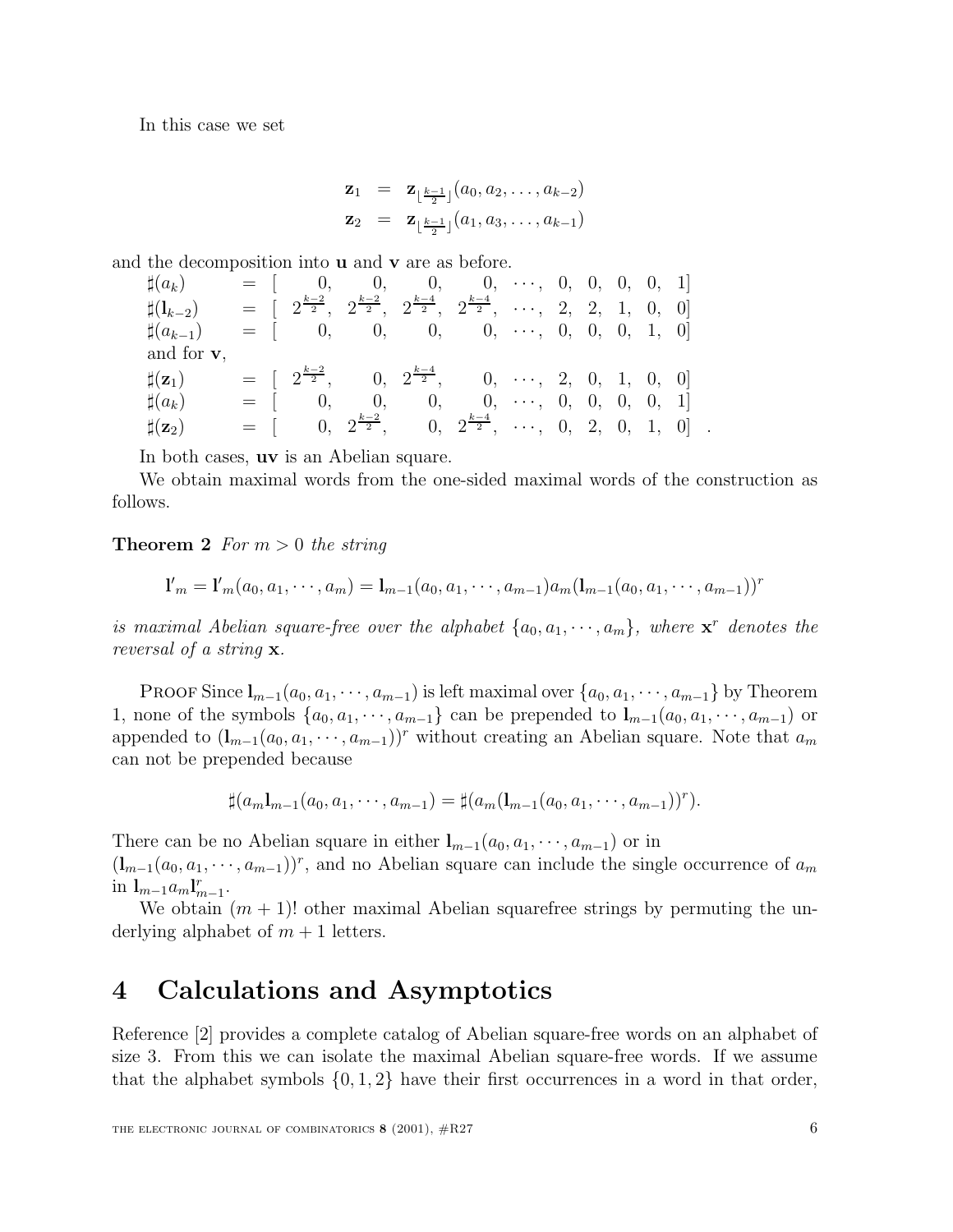the possibilities can be summarized in a tree diagram in which one edge is included for each possible extension of a word by a letter.



**Figure 1:** Right maximal Abelian square-free words

We observe  $\mathbf{z}_2(0, 1, 2) = \mathbf{I}'_2(0, 1, 2)$  occurring in the topmost path in the tree.

With permutations of the alphabet included there are  $6 \times 1$  right maximal words of length 5,  $6 \times 2$  right maximal words of length 6, and  $6 \times 3$  right maximal words of length 7 in the catalog, corresponding to the 6 leaves of the tree in Figure 1.

The work of Keränen [6] suggests that there exist infinitely many maximal Abelian square-free words over an alphabet with 4 letters. A search reveals that the shortest maximal word length is 11. The maximal words of length 11 are determined by the three classes represented by

#### 01021032030 01021302101 01021312010.

Each class contains words for the 4! permutations of the alphabet, for a total of 72 words.

The last of these words is  $\mathbf{l}'_3(0, 1, 2, 3)$ .

All 312 of the words of length 12 come from the 13 words

010201032030 010210302030 010210302101 010210312010 010210312013 010210312103 010213012010 010213102101 010230210232 012310213210 012310213212 012312013210 012320123121.

All 792 of the words of length 13 come from the 33 words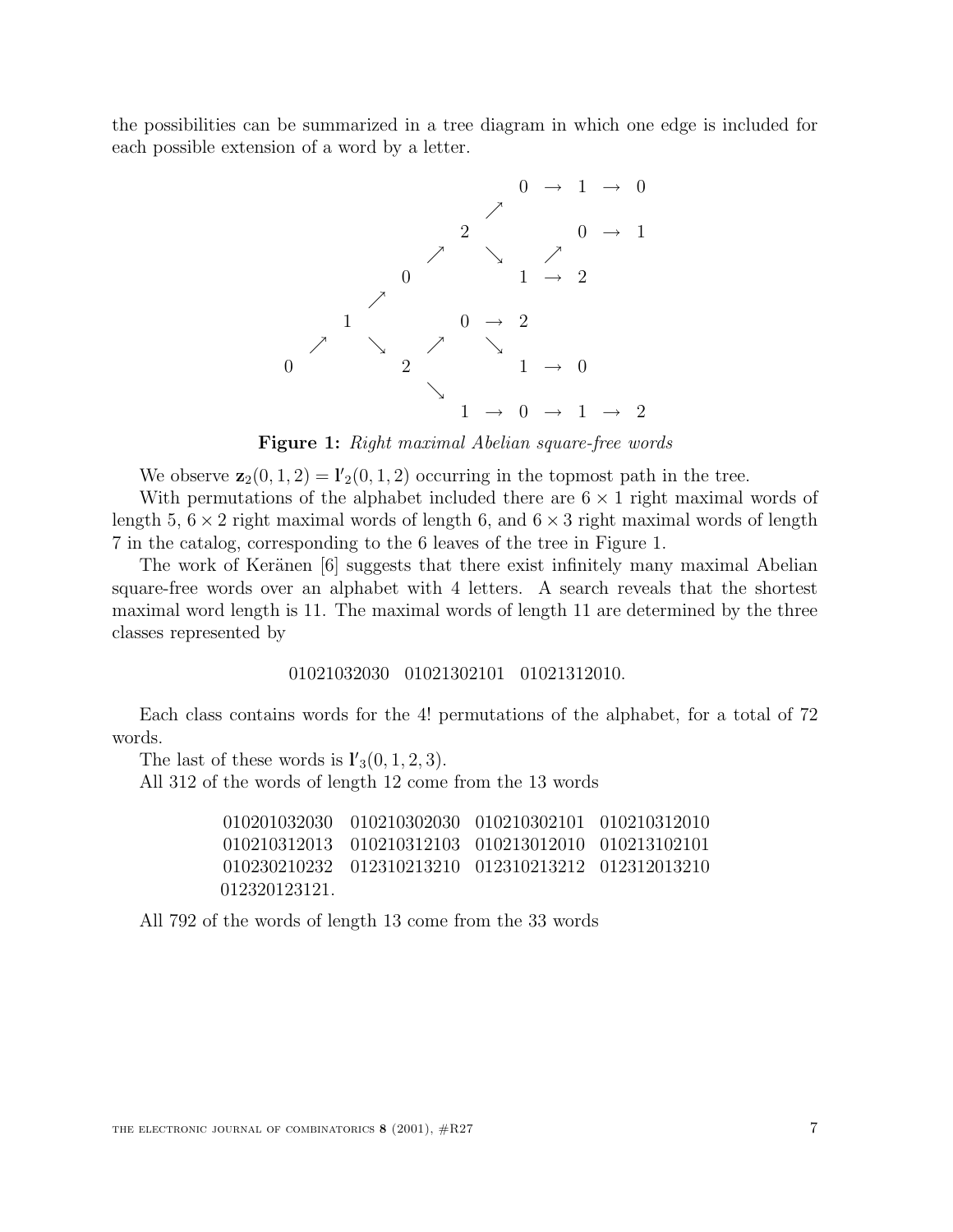| 0102010302030  | 0102010321020 | 0102032012030 0102032102030               |  |
|----------------|---------------|-------------------------------------------|--|
| 0102101302101  | 0102101312010 | 0102101320121 0102103012010               |  |
| 0102103021020  | 0102103102101 | 0102103120121 0102103201023               |  |
| 0102103201202  | 0102103201203 | 0102123010212 0102123020121               |  |
| 0102123101202  | 0102123121020 | 0102123202101 0102123212010               |  |
| 0102130102101  | 0102130121012 | 0102130201020 0102130201202               |  |
| 0102131012010  | 0102302012030 | 0102302102030 0120131021013               |  |
| 0121012310212  |               | 0121321012312 0123021023012 0123120132131 |  |
| 0123210231232. |               |                                           |  |

Continuing the search, we find 37 classes of words of length 14, 47 classes of length 15 (one of which is  $\mathbf{z}_3(0, 1, 2, 3)$ ), 49 classes of length 16, 81 of length 17, and 203 of length 18.

In the calculations above,  $\mathbf{l}'_3(0,1,2,3)$  occurs in a maximal word of minimal length, whereas  $z_3(0, 1, 2, 3)$  is a bit longer.

The difference in length is exaggerated as the alphabet size grows, since

$$
|\mathbf{z}_m(a_0, a_1, \cdots, a_m)|
$$
 =  $2^{m+1} - 1$ , and  
\n $|I'_m(a_0, a_1, \cdots, a_m)|$  =  $\begin{cases} 4 \cdot 2^{m+1/2} - 5, m \text{ odd} \\ 6 \cdot 2^{m/2} - 5, m \text{ even.} \end{cases}$ 

Both lengths grow geometrically with  $m$ , but the modified words are better for a given  $m$  since

$$
\lim_{m \to \infty} \frac{|I'(a_1, a_2, \cdots, a_m)|}{|I'(a_1, a_2, \cdots, a_{m-1})|} = \sqrt{2}
$$

rather than 2, which is the limiting ratio for  $z_m/z_{m-1}$ .

The string constructed by the one–sided Zimin technique generates a two–sided string of the minimum possible length 11 for alphabet size 4. For alphabet size 3, the one–sided Zimin technique produces 0102010 of length 7, but a shorter maximal word 010212 exists. It would be interesting to know if, as the alphabet size grows, the length of the maximal word produced by the one–sided Zimin technique remains close to minimal.

#### **References**

- [1] A. Carpi, *On the number of Abelian square-free words on four letters* Discrete Applied Mathematics, **81**(1998) pp. 155-167.
- [2] L. J. Cummings, *Strongly Square-Free Strings on Three Letters* The Australasian Journal of Combinatorics, **14**(1996), 259–266.
- [3] L. J. Cummings and W. F. Smyth, *Weak repetitions in strings*, J. Combinatorial Mathematics and Combinatorial Computing, **24**(1997), 33-48.
- [4] F. M. Dekking, *Strongly nonrepetitive sequences and progression-free sets*, J. Combinatorial Theory, A **27**(1979), 181-185.